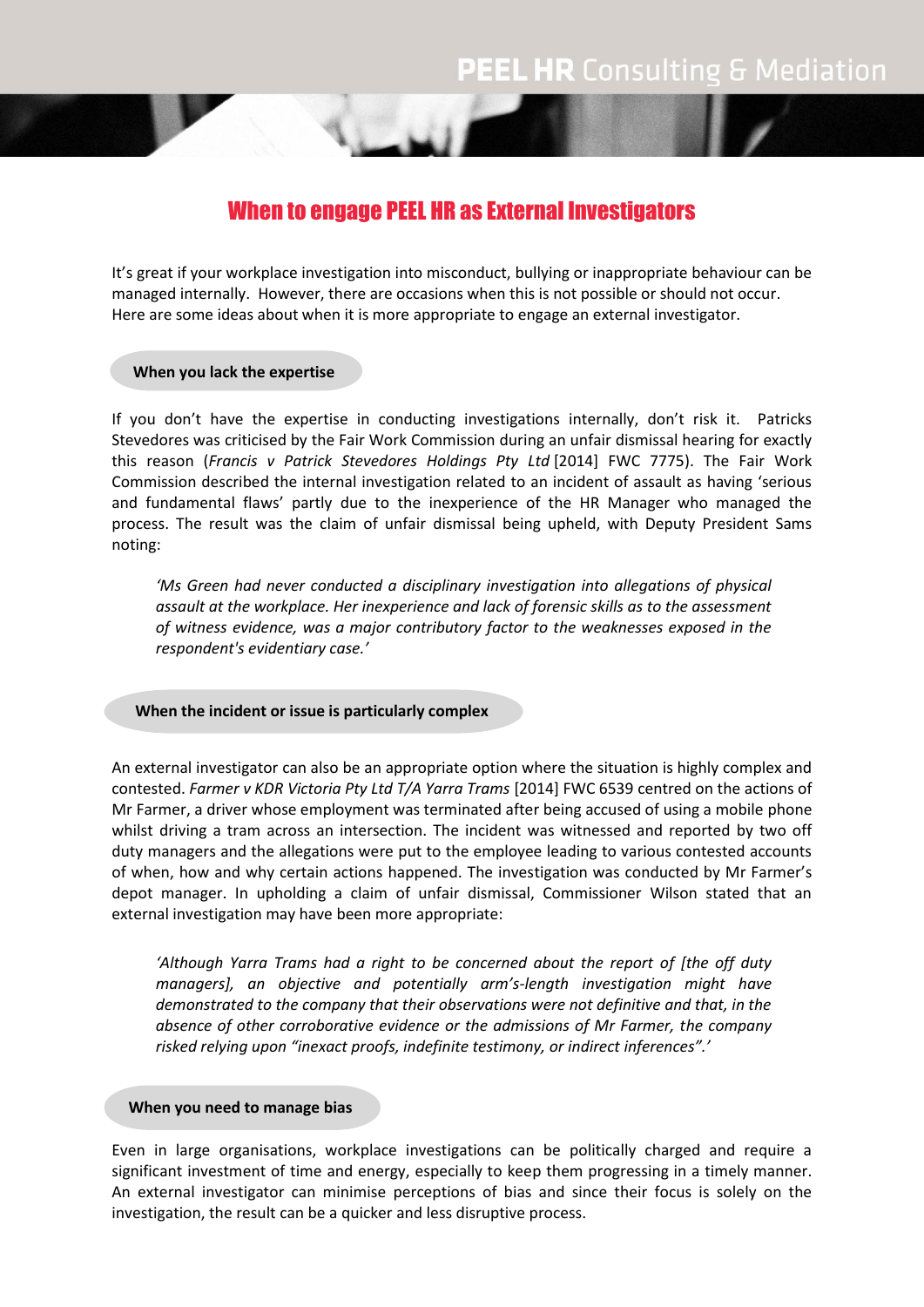Additionally, it is important that there are separate people conducting the workplace investigation and making the decision about any punitive measures that may result. The role of the investigator is simply to gather evidence to determine the allegations and make recommendations on possible responses. In some organisations, there may not be the structure that allows two people to take on these roles. In that circumstance, you can't outsource the decision making responsibility (as much as you may want to!) so it is best to secure an external party to conduct the investigation.

Engaging an external investigator may cost more upfront but if the situation requires it, they can help you avoid unnecessary complications and save time, energy and money.